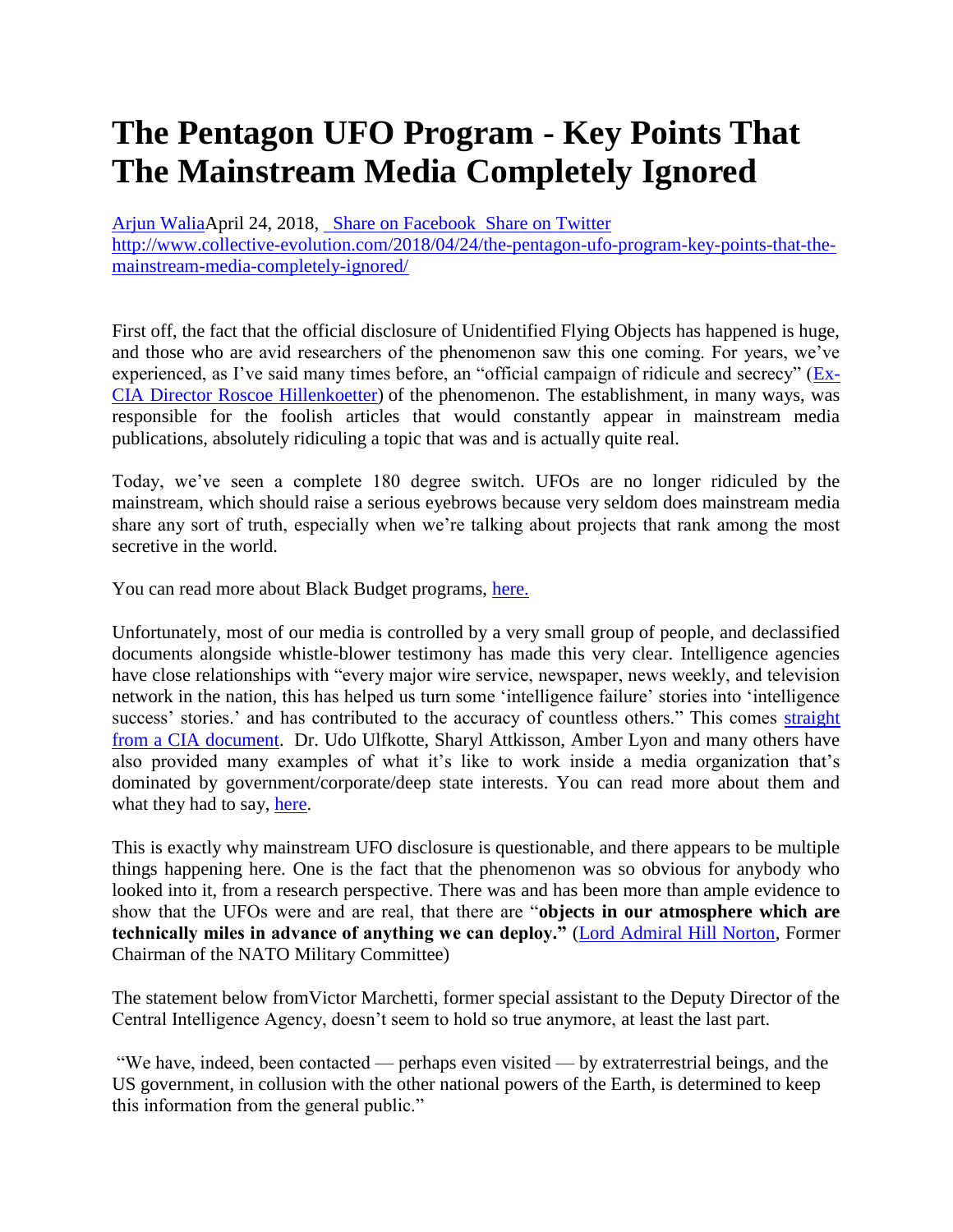If you want to get into the extraterrestrial hypothesis, you can read the article linked below:

"It's official – [We Now Know That UFOs or UAP Are Real –](http://www.collective-evolution.com/2017/12/08/its-official-we-now-know-that-ufos-or-uap-are-real-so-are-they-extraterrestrial-or-not/) So Are They Extraterrestrial or [Not?"](http://www.collective-evolution.com/2017/12/08/its-official-we-now-know-that-ufos-or-uap-are-real-so-are-they-extraterrestrial-or-not/)

One of the biggest mouthpieces for "the establishment," [The New York Times,](https://www.nytimes.com/2017/12/16/us/politics/pentagon-program-ufo-harry-reid.html) admitted something that the establishment, or facets of it, have been concealing for years; UFOs are real.

The Times broke the story about a secret Pentagon program, but any UFO researcher knows these programs are more in-depth, expensive, and expansive than anything that's described here.

According to the Times,

**"In the \$600 billion annual Defense Department budgets, the \$22 million spent on the Advanced Aerospace Threat Identification Program was almost impossible to find.**

**Which was how the Pentagon wanted it.**

**For years, the program investigated reports of unidentified flying objects, according to Defense Department officials, interviews with program participants and records obtained by The New York Times. It was run by a military intelligence official, Luis Elizondo, on the fifth floor of the Pentagon's C Ring, deep within the building's maze.**

**The Defense Department has never before acknowledged the existence of the program, which it says it shut down in 2012. But its backers say that, while the Pentagon ended funding for the effort at that time, the program remains in existence. For the past five years, they say, officials with the program have continued to investigate episodes brought to them by service members, while also carrying out their other Defense Department**  duties." [\(source\)](https://www.nytimes.com/2017/12/16/us/politics/pentagon-program-ufo-harry-reid.html)

But..

Related CE Article:

More Official UFO Footage Released – [This One Was Filmed Zipping Across The Ocean](http://www.collective-evolution.com/2018/03/12/more-official-ufo-footage-released-this-one-was-filmed-zipping-across-the-ocean/)

## **What's Missing From Mainstream UFO Disclosure**

One interesting thing to note here, is the sharing of information and truth in order to lie. For example, the [MK Ultra program,](http://www.collective-evolution.com/2018/04/16/mk-ultra-survivor-shares-how-her-multiple-personalities-were-used-by-the-elite-for-unthinkable-things/) a CIA based mind-control program is a great example. This is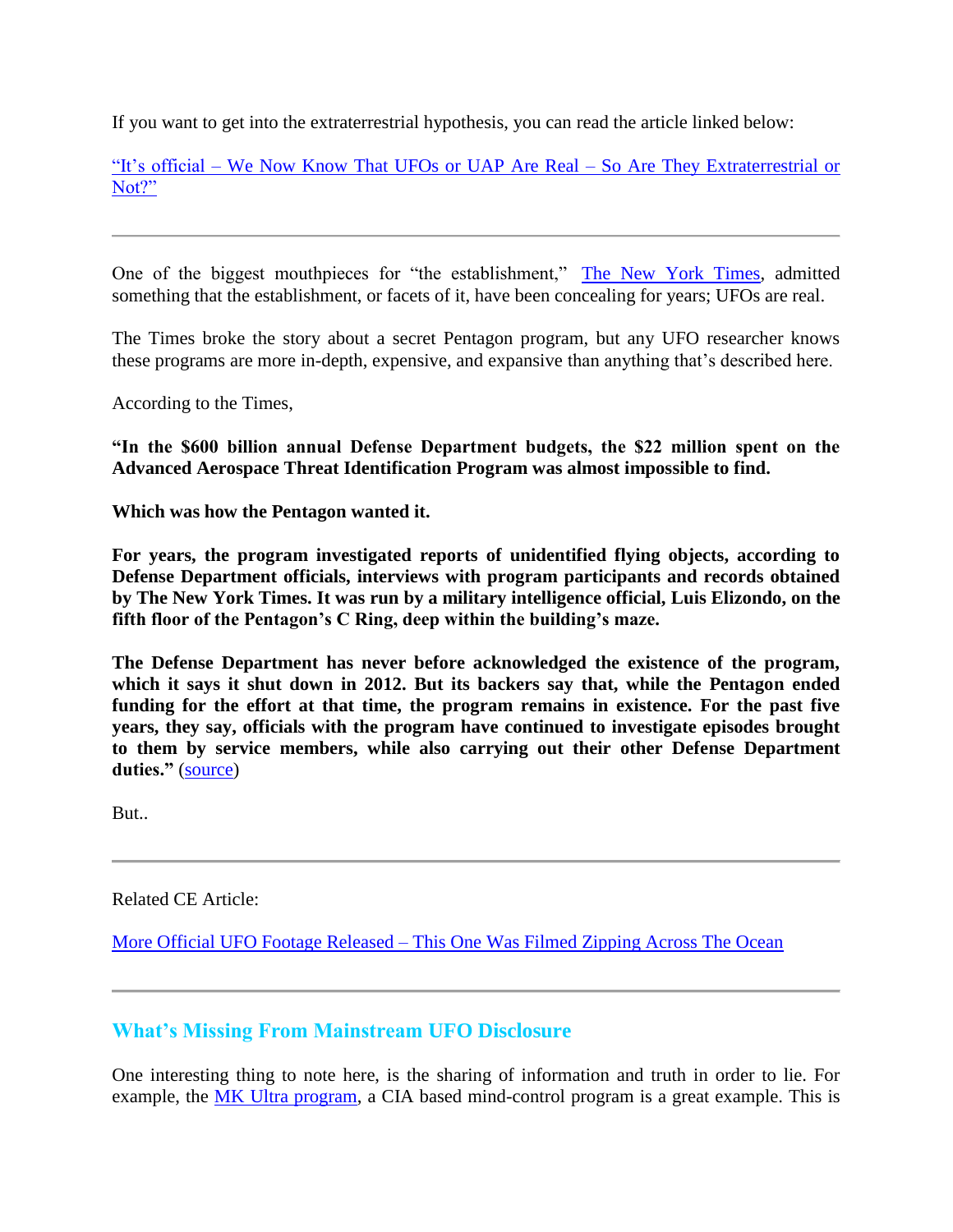because the evidence became so obvious that the U.S. government had no choice but to disclose the reality of it. Although they clearly did not share all, the public thought they did. The program had been declassified and thus, all of the questions and inquiries into the program stopped because apparently, the government released everything there is to know.

This is what we could be seeing with the UFO program. Prior to this disclosure, dozens of other governments had already done so themselves, and the field is loaded with a ton of credible witness testimony as well as various documents released via The Freedom of Information Act.

Now that the Pentagon has admitted to this program, does that mean the existence of UFOs has been disclosed, and that's all there is to it? Are we seeing a clever way of releasing information, in order to conceal more important information, or is this really a slow disclosure initiative by the U.S. government? And if it is, why are they doing it?

## **Related CE Article**:

[Wikileaks Documents Suggest That Wernher Von Braun Tried To Warn Us About A Fake Alien](http://www.collective-evolution.com/2018/04/06/wikileaks-documents-suggest-that-wernher-von-braun-tried-to-warn-us-about-a-fake-alien-invasion/)  [Invasion](http://www.collective-evolution.com/2018/04/06/wikileaks-documents-suggest-that-wernher-von-braun-tried-to-warn-us-about-a-fake-alien-invasion/)

"Why is the mainstream covering this story the way they are? I have been saying for years that the mainstream media, the establishment media, will never cover the UFO subject in a serious way, that is, until they would be absolutely pushed to the wall and then do something…So the question is, what is going on here?…If they're the voice of the establishment (mainstream media), then why have the establishment elected to put this story out? "

The quote above comes from historian [Richard Dolan,](https://www.richarddolanpress.com/) he's one of the most prominent thinkers of our time. He's also one of the world's leading researchers on the topic of UFO's.

Richard goes on to explain, in the lecture linked below, that this is simply a tidbit of truth that's been made to look like the complete truth. It brings up a number of key things that have been ignored by mainstream media regarding the recent UFO disclosure, which is being addressed through the *[To The Stars Academy.](https://dpo.tothestarsacademy.com/)*

"The best way to keep a secret is you pretend to share it, you give some information out, some genuine information, which they did, there were some significant revelations here, significant admissions, and much that was not followed up…" – Dolan

He then outlines what's missing here.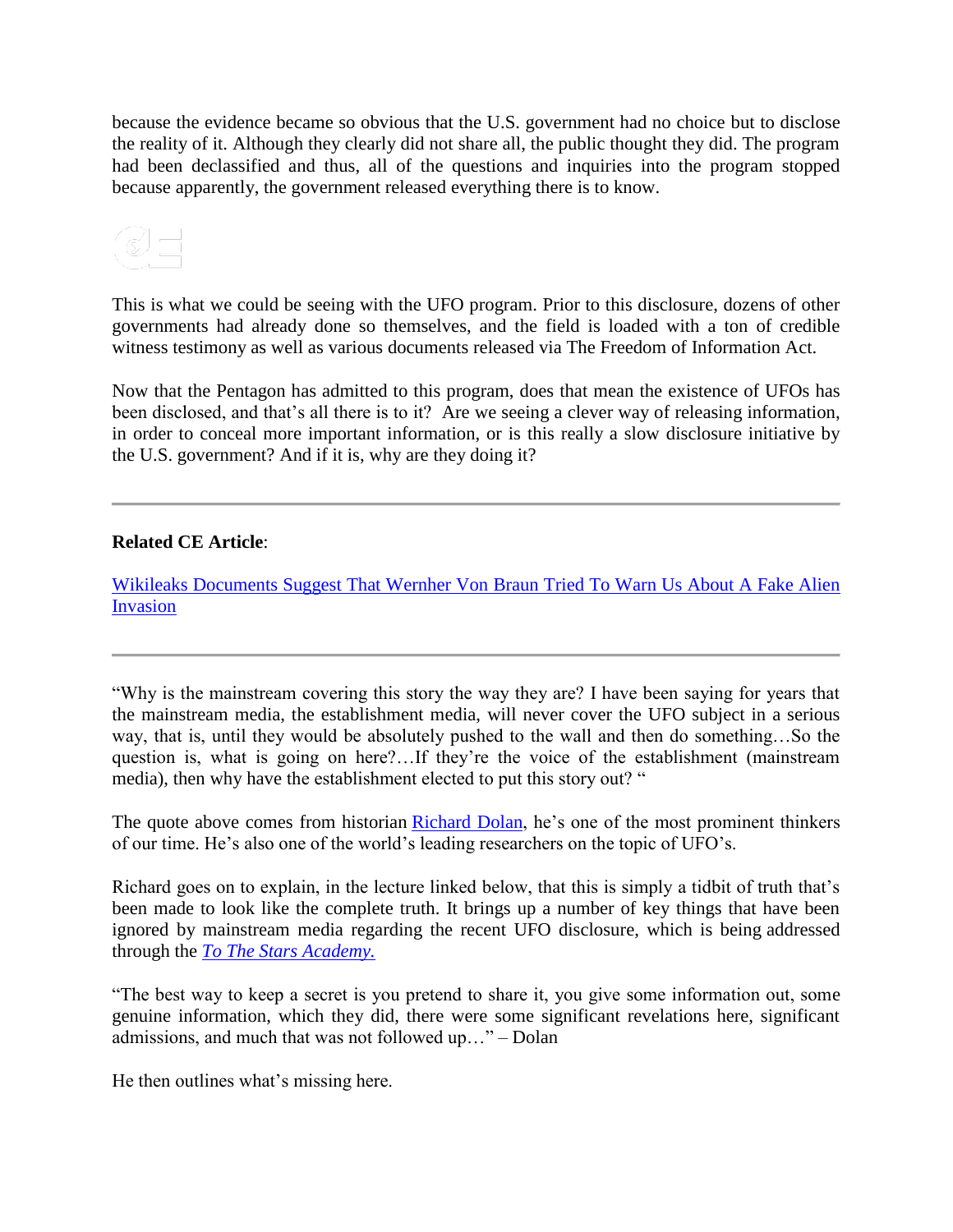This is such an important point, that there has been **no follow up regarding the alleged possession of the materials that have been recovered from this object.**

"Yes there have been crashed craft, and bodies recovered. . . . We are not alone in the universe, they have been coming here for a long time. I happen to be privileged enough to be in on the fact that we have been visited on this planet, and the UFO phenomenon is real." – Apollo 14 Astronaut Dr. Edgar Mitchell [\(source,](http://www.citizenhearing.org/) [source,](https://www.youtube.com/watch?v=OibqdwHyZxk) [source\)](https://vimeo.com/124604396)

The head of this program was Luis Elizondo, a career intelligence officer, his experience includes working in the U.S. Army, the Department of Defense, and the National Counterintelligence Executive, he also spent time as the Director of National Intelligence. Furthermore, he's also managed the security for several sensitive projects for the U.S. government as the Director for the National Programs Special Management Staff.

For the last 10 years of his career, Elizondo "ran a sensitive aerospace threat identification program focusing on unidentified aerial technologies." Where he learned that the the phenomenon is indeed real.

[He is big on the fact](https://www.youtube.com/watch?v=-2b4qSoMnKE&t=10s) that there is enough evidence to suggest that "we're not alone," and he's also mentioned that materials from these objects have indeed been collected and studied. This is huge.

This was mentioned in the New York Times article above, that materials have indeed been recovered from the craft, but Elizondo gave an exclusive interview to the organizers of the [UFO](https://www.express.co.uk/latest/ufo) Congress, the world's biggest UFO conference, and took place in Phoenix, Arizona, which painted a different story….

Alejandro Rojas, host of the UFO Congress said Mr. Elizondo had told him more about the metal during the exclusive interviews that were screened at the event. Mr Rojas [said:](https://www.express.co.uk/news/weird/922686/Pentagon-UFO-metal-not-from-this-earth) "I can tell you it is not an alloy like the New York Times claims."

As Scientific American [points out:](https://www.scientificamerican.com/article/the-truth-about-those-alien-alloys-in-the-new-york-times-ufo-story/)

**"**One of the authors of the Times report, Ralph Blumenthal, had this to say on MSNBC about the alloys: **"They have, as we reported in the paper, some material from these objects that is being studied so that scientists can find what accounts for their amazing properties, this technology of these objects, whatever they are."** When asked what the materials were, Blumenthal responded, **"They don't know. They're studying it, but it's some kind of compound that they don't recognize.""**

According to Rojas: **"I shared at our conference that Elizondo has told me it is a 'metamaterial' with strange isotopic values indicating it is not from Earth."**

This is quite significant, we've been given the narrative that it's not really known where these objects are, and figures like [Neil deGrasse Tyson](http://www.collective-evolution.com/2017/12/22/what-neil-degrasse-tyson-completely-fails-to-acknowledge-about-ufos-extraterrestrials/) went on national television trying to ridicule the extraterrestrial hypothesis.